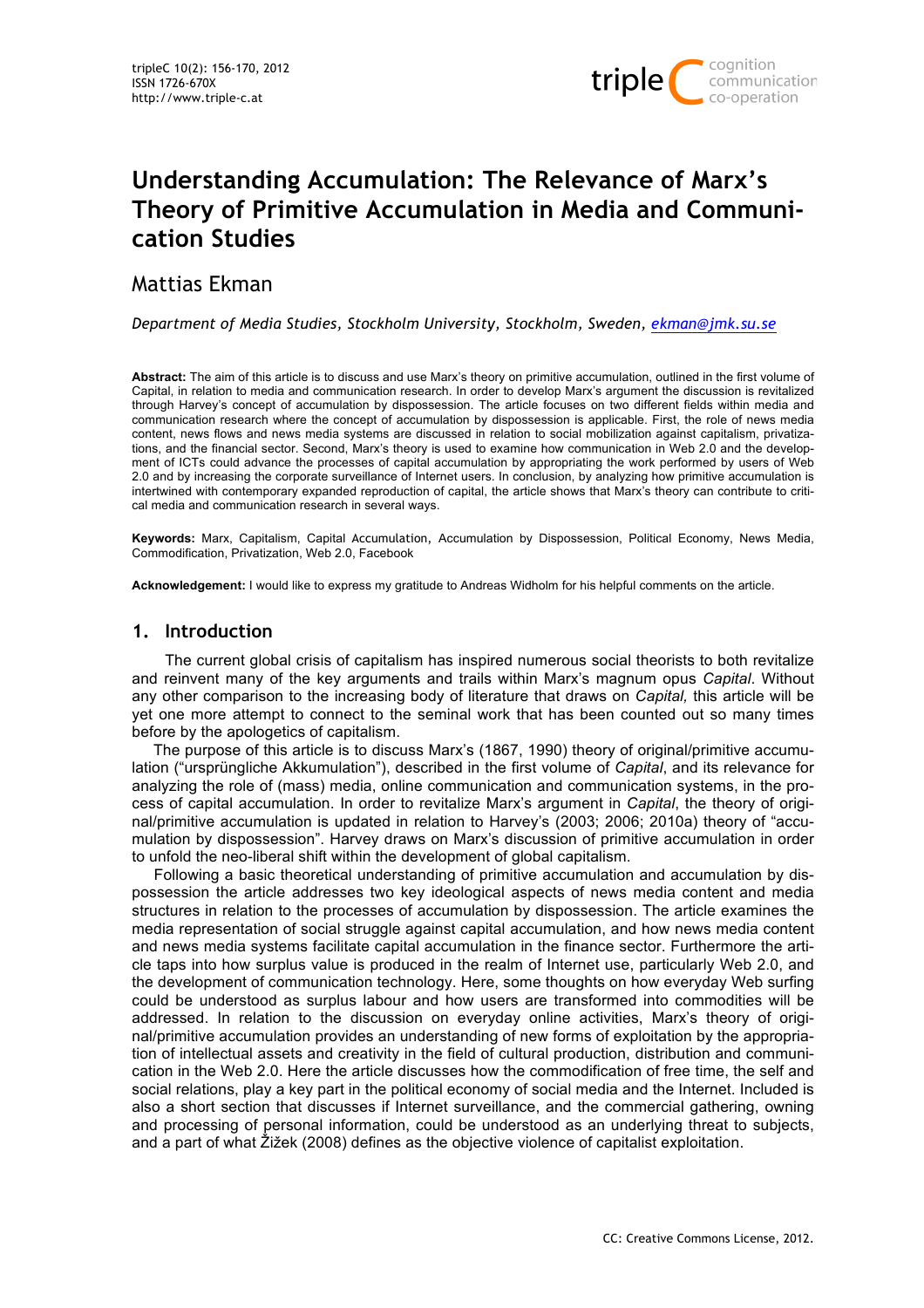The article combines the results of empirical research on news media with examples of how the everyday use of social media and intellectual assets and creativity in the field of cultural production/distribution could be explained through a Marxist theory of capital accumulation in a time of systemic crisis. Harvey's updated version of Marx's notion of original/primitive accumulation provides a strong argument for understanding the recent development of late capitalism.

# **2. The Process of Capital Accumulation**

The immanent driving force of capitalism is the endless accumulation of capital, a process where capital is accumulated for the sake of accumulation, or as Marx (1867,1990, 595) put it "accumulation for accumulation's sake, production for production's sake". The very basic formula of capital accumulation, outlined by Marx (1885,1992) in the second volume of *Capital,* draws on how capital is circulated through several key phases:

$$
M - C (Lp/Mp)...P (v/c)...C' - M'
$$

To put it simple - the accumulation of capital is obtained by the circulation of capital, where money (M) is transformed into commodities (C) by the purchase of labour power (Lp) and means of production (Mp). To secure accumulation, the money needs to be greater in the end of the process than in the beginning, which means that the value of the produced commodity is higher than the value of the commodities used as inputs. In the production process the value of labour power and the means of production take the form of productive capital (P) when attached to the produced commodity. The value of labour force (v) equals the costs of the labour power bought (wages) and the value form of means of production (c) equals the cost of the means used (constant capital). So, surplus value is generated when the commodity is sold at a higher price than the costs of production, which is made possible by surplus labour (unpaid labour time). So what basically creates surplus value is the amount of labour time that is not paid for by the capitalists. When the produced commodity (C') is sold, capital once again enters the process of circulation in the form of (new) money (M'), and; the process of capital accumulation is thereby maintained (Marx 1867, 1990; Harvey 1982, 2006, 156ff; Fuchs 2011, 138).

Marx's theory of capital accumulation is highly complex and detailed (the whole second volume of Capital is basically an outline of the trails of capital accumulation), but its still possible to simplify it in this manner without losing too much of its inner nature. Under ordinary circumstances, capital accumulation is secured through expanded reproduction<sup>1</sup>. In this process of reproduction, not only commodities and surplus value are reproduced, but also the whole relationship between capital and labour – between capitalists and wage labourers (Marx 1967/1990, 578). And since surplus value relies on the exploitative relation between capital and labour force, the circulation of capital is ultimately the reproduction of exploited wage labour by capitalists. The commodity labour power (Lp) is subordinated to processes of absolute or relative exploitation. The former refers to the extension of the amount of time each worker needs to put in, and the latter to the intensification of the labour process (Mosco 2009, 131).

The circulation of capital is an endless process, and given the inner contradictions of accumulation, capitalism eventually faces systemic crisis. The historical Marxist debates over what type of crises capitalism is undergoing tend to shift. Luxemburg (1913/2003) stresses the problems of under-consumption to explain systemic crises, but under-consumption is hardly a sufficient explanation of the crises within capitalism today. Harvey argues that capitalism is currently facing an overaccumulation crisis<sup>2</sup>, because we are experiencing a situation "when both surplus capital and labour exist but there are no way to bring them together" (Harvey 2006, 96). The over-accumulation crisis manifests itself when there are superfluous commodities, money and productive capacity form simultaneously with a surplus of labour power, but with the lack of "profitable opportunities" for capital to expand (Harvey 2003, 88). In order to deal with an over-accumulation crisis, capital tries to expand reproduction through temporal or spatial shifts. Harvey (2003, 89) calls these "spatiotemporal fixes". For example, by investing surplus capital and labour in long-term (large scale pub-

 $1$  Marx (1867, 1990, 711ff) distinguishes between "simple reproduction" and "expanded reproduction" (Marx 1867, 1990; 1885, 1992). Simple reproduction is basically the reproduction of capital-labour relations without any accumulation of capi-

tal. <sup>2</sup> The definition of what characterizes over-accumulation crises is highly simplified here, since systemic crises tend to inherit several dimensions (see Harvey 2003; 2006; 2010b, for a more in-depth analysis of systemic crises, & see Fuchs 2011, for an overview of different contemporary crises-explanations).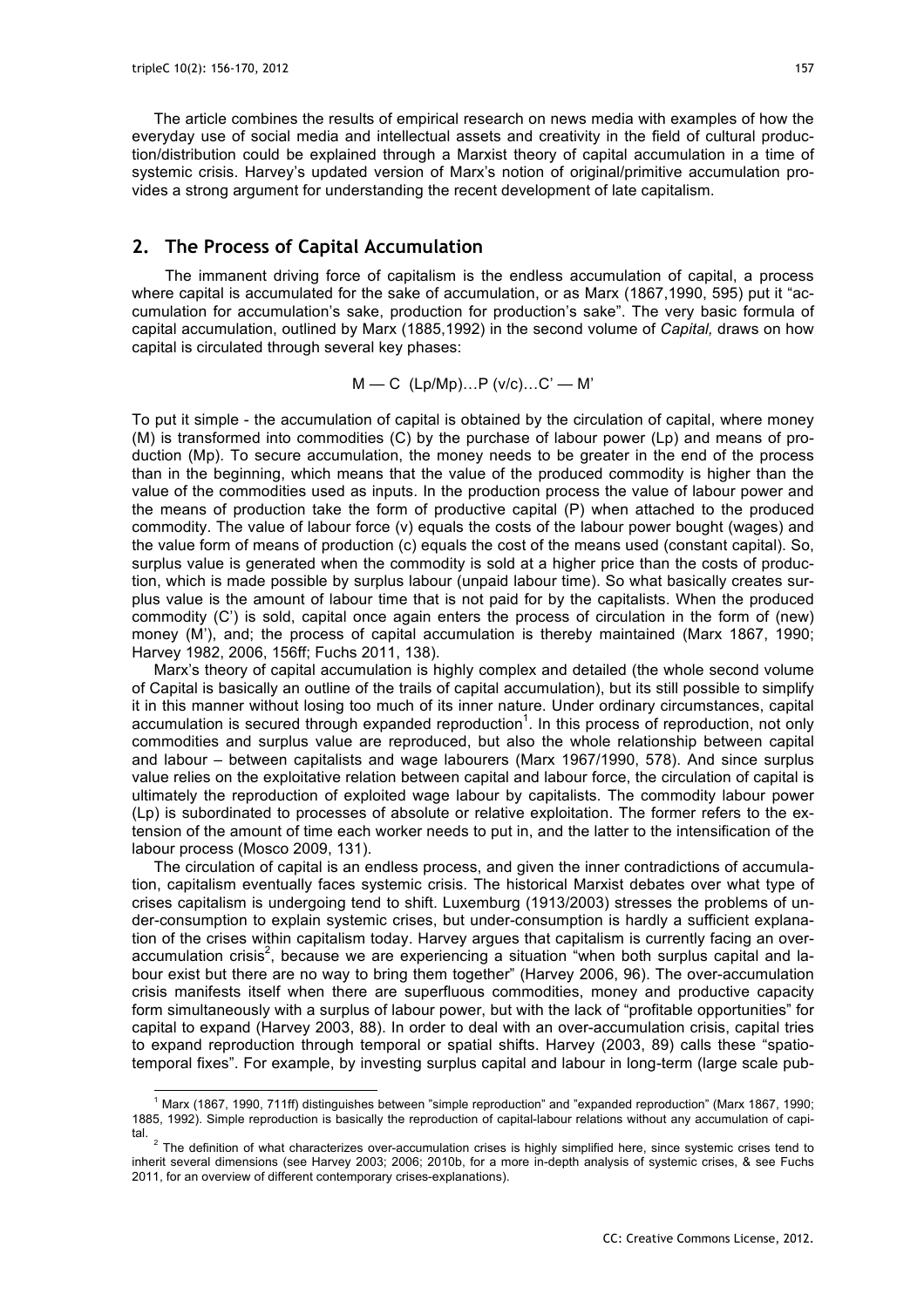lic) projects, or by relocating the surplus of capital and labour to other geographical spaces (Harvey 2006, 96). Capitalists have a tendency to expand reproduction geographically by relocating the purchases of labour power or means of production elsewhere, and thus creating new spaces for the accumulation of capital. Since capitalism is a global system, expanded reproduction often results in a situation where crises are moved around geographically. The spatio-temporal fixes are reliant on and thrive from the advancement of communication technology and systems. Advancements in transport and communication that compresses time-space relations are therefore at the heart of temporal or spatial shifts. In search for new ways to invest surplus capital, capitalists also strive to appropriate new forms of labour and new resources, both material (such as natural resources), and immaterial (such as knowledge), into the circulation of capital. By doing so, it is possible to create surplus value from previously unexploited work and resources. One way to understand the process of appropriation of labour and resources, in contemporary over-accumulation crises is by looking back at the origins of the capitalist mode of production. In order to explain the relation between geographical imperialism and global capital, Harvey (2003; 2006; 2010a) draws on Marx's discussion of "ursprüngliche" or primitive accumulation in the first volume of *Capita*l, in order to unfold the neo-liberal shift in our contemporary societies.

#### **2.1. Primitive Accumulation**

In Marx's (1867, 1990, ch.26) discussion in *Capital,* primitive accumulation is the process in which pre-capitalist modes of production are transformed into capitalism - it is the starting point of the capitalist mode of production. Thus it is also the process, in which the producers are separated from their means of production and where they are transformed into wage labourers that are sold on the market (i.e. labour power becomes a commodity). So primitive accumulation also constitutes the very process, in which the working class is formed:

*The capital-relation presupposes a complete separation between the workers and the ownership of the conditions for the realization of their labour. As soon as capitalist production stands on its own feet, it not only maintains this separation, but reproduces it on a constantly extending scale. The process, therefore, which creates the capital-relation can be nothing other than the process which divorces the worker from the ownership of the conditions of his own labour; it is a process which operates two transformations, whereby the social means of subsistence and production are turned into capital, and the immediate producers are turned into wagelabourers. So-called primitive accumulation, therefore, is nothing else than the historical process of divorcing the producer from the means of production. It appears as 'primitive', because it forms the pre-history of capital and of the mode of production corresponding to capital. (Marx 1867/1990, 874-875)*

In Marx's depiction of how the old feudal system was transformed into capitalism, the liberal version of capitalism mounting like a natural evolution of capital is confronted by a much blunter version of reality. The transformation of the feudalist system was a process marked by a brutal and often violent expropriation of capital. The enclosure of the commons, the colonial system, imperialism, the use of slave labour, the expulsion of peasant populations forced into industrial wage labour, etc., were often violent. So in Marx's version of the "ursprüngliche" or primitive accumulation, violence plays a central part. As Marx (1867,1990, 875) argues in a famous statement in *Capital*; "…the history of this, their expropriation, is written in the annals of mankind in letters of blood and fire". Undoubtedly Marx's depiction of the historical process of capital is only partly true; there were also peaceful or at least less violent transformations (Harvey 2010a, 304f). Nevertheless, Marx exposed the liberal myth, painting a picture of a smooth transformation originated from the shoulders of hardworking men with specialized labour skills that became employers – that story was anything but true.

For the labourer, the process of primitive accumulation was double sided, workers were set free from the feudal oppression system, slavery, etc. just to become entrapped in a new relation of exploitation, the system of wage labour – indirect forced labour. Or as Marx argues in *Grundrisse,* in a comment on the indignation of a former slave master on the fact that slaves were freed from bondage, but did *not* become wage labourers in the plantations owned by the latter:

*They have ceased to be slaves, but not in order to become wage laborers, but, instead, selfsustaining peasants working for their own consumption. As far as they are concerned, capital does not exist as capital, because autonomous wealth as such can exist only either on the basis of direct forced labour, slavery, or indirect forced labour, wage labour. (Marx 1857/1993, 326)*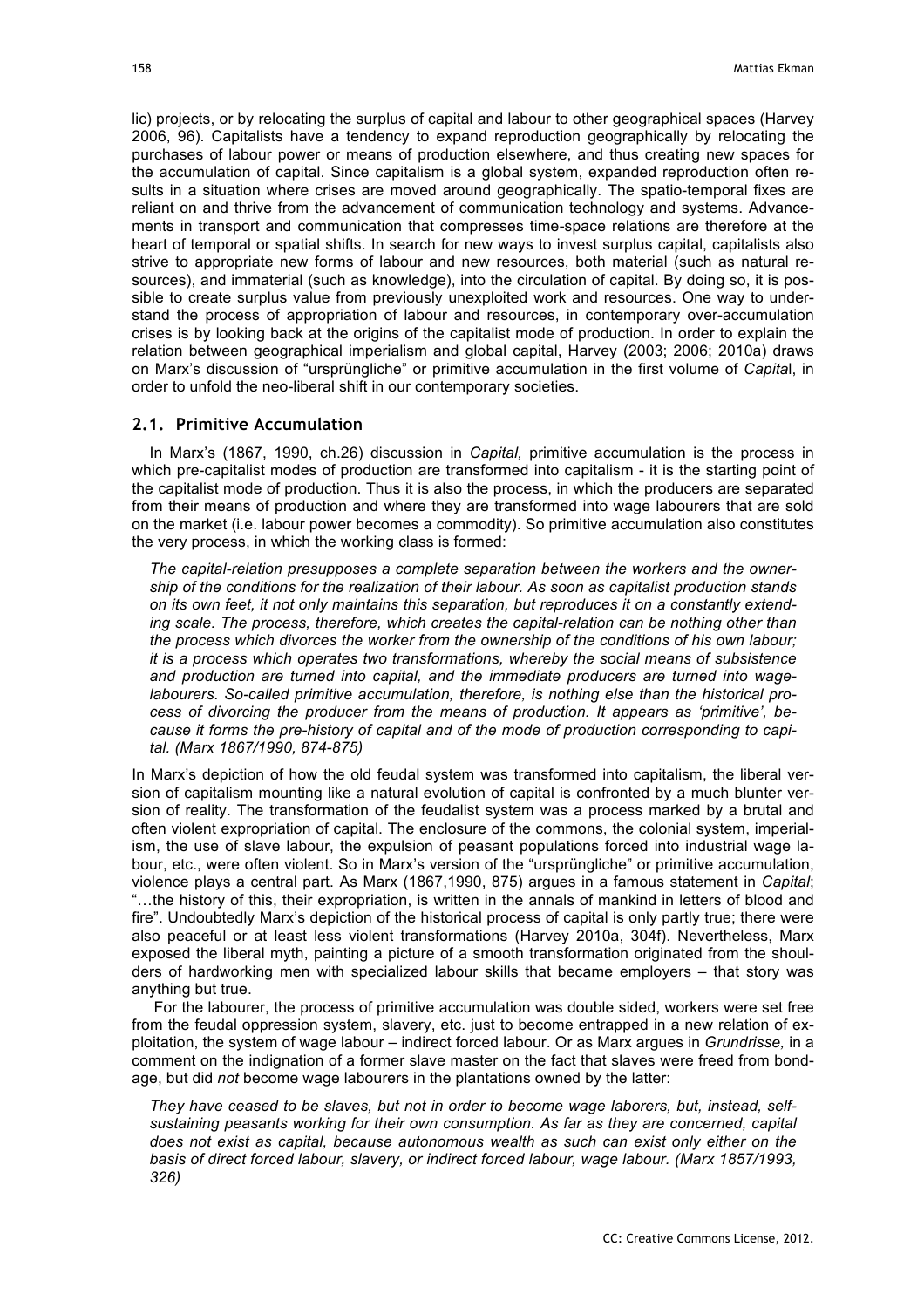We will return to some contemporary examples of how self-sufficient peasantry and collectively owned and organized agricultural production (mobilized in the form of social movements such as Movimento dos Trabalhadores Rurais Sem Terra [MST] and Via Campesina) is fighting the expulsion and enforcements of populations into wage-labour, and how media plays a crucial part in justifying the expulsions in the name of economic development.

So, if primitive accumulation is the starting point of the capitalist mode of production, how could it help us understand processes of capital accumulation in contemporary late capitalism? Harvey (2003; 2005; 2006; 2010a) argues, inspired by Luxemburg (1913/2003), that many of the specific features of primitive accumulation are highly visible in today's modern neo-liberal capitalism. For Marx the 'normal' process of accumulation is expanded reproduction, but Luxemburg (1913/2003) argued that the continuous accumulation of capital also inherited a "primitive" feature. This formed one key argument in her theory of imperialism - capital always creates new geographical spaces of exploitation, or "capitalism's penetration of non-capitalist societies" (Callinicos 2009, 40). Luxemburg's theory can also be used for understanding how other milieus outside the circulation of capital are colonised by capital. Marxist feminists have attached Luxemburg's idea of colonialism to the reproductive work done by women in the household (Hartsock 2006). Reproductive work constitutes "an inner colony and milieu of primitive accumulation", by ensuring the reproduction of (male) wage labourer (Fuchs 2011, 282).

Harvey (2006) argues that current accumulation of capital inherits characteristics from the original process as well. In fact, accumulation through expanded reproduction and by dispossession "are organically linked, dialectically intertwined" with each other (Harvey 2003, 176). There are at least two key arguments that locate specific features of primitive accumulation (embedded) in modern capitalist reproduction. First there are numerous examples of population expulsion and appropriations of land (particularly in Latin America and Asia), there are violent extractions of natural resources (all over the global south); and there is systematic and sometimes extreme violence against those who struggle against these processes all over the global south. The level of violence has also been intensified in some instances (Harvey 2010a, 308). Secondly, it seems that the ongoing reproduction of capitalism continues to involve some of the characteristics of primitive accumulation, such as increasing national debt and what Marx (1867/1990, 777ff) identified as the growing credit system. The whole endeavour of the financial credits and loans handed out by IMF and the World Bank have a striking resemblance to the emerging credit system and the state as actor in processes of privatization several hundred years ago. Harvey (2003; 2005; 2006; 2010a) describes these features of primitive accumulation as "accumulation by dispossession". It could be described as the (futile) neo-liberal answer to a continuous decline in global growth (Harvey 2003, 145; 2006, 42). Accumulation by dispossession is characterized by four key elements: *privatization, financialization, the management and manipulation of crises* and *state redistributions* (Harvey 2006)

#### **2.1.1. Privatization**

Accumulation by dispossession is manifested by the privatization of public assets - the appropriation of the commons. These privatizations include everything from natural resources (water, land, air), infrastructure (public transport, telecommunications, energy supplies), social systems of redistribution, social services, healthcare, education, public institutions, public housing, warfare, and so on, basically anything that is not already included in the circulation of capital. There is also a privatization of immaterial assets such as knowledge, genetic material, and reproduction processes. All these areas, which previously were outside capital accumulation because they were regarded as commons, public services, of national interest, etc., are appropriated to different degrees in the neo-liberal model of capitalism. By adding them to the circulation of capital they are incorporated into capitalist property relations, thus they also transform the social relations of subjects in society. Students, patients, water drinkers, citizens, etc., are transformed into clients, customers and buyers of goods and services as commodities. The process of accumulation by dispossession is therefore ultimately a process of social exploitation. The contemporary process of privatization has been defined by Indian writer and activist Arundhati Roy (2001 in Harvey 2006, 44-45) as a "barbaric dispossession on a scale that has no parallel in history".

Processes of privatization can be swift and clean without any particularly struggle or use of force, this is predominantly the case in the global north where the state has been the main propagator of privatizations. But the processes of dispossession in the global south are often followed by harsh or violent expulsions of rural populations and appropriations of everyday natural resources (Harvey 2006, 45). Sometimes the outcome of dispossessions is open social struggle and sometimes capital even loses. This was the case during the water wars in Cochabamba, Bolivia, in the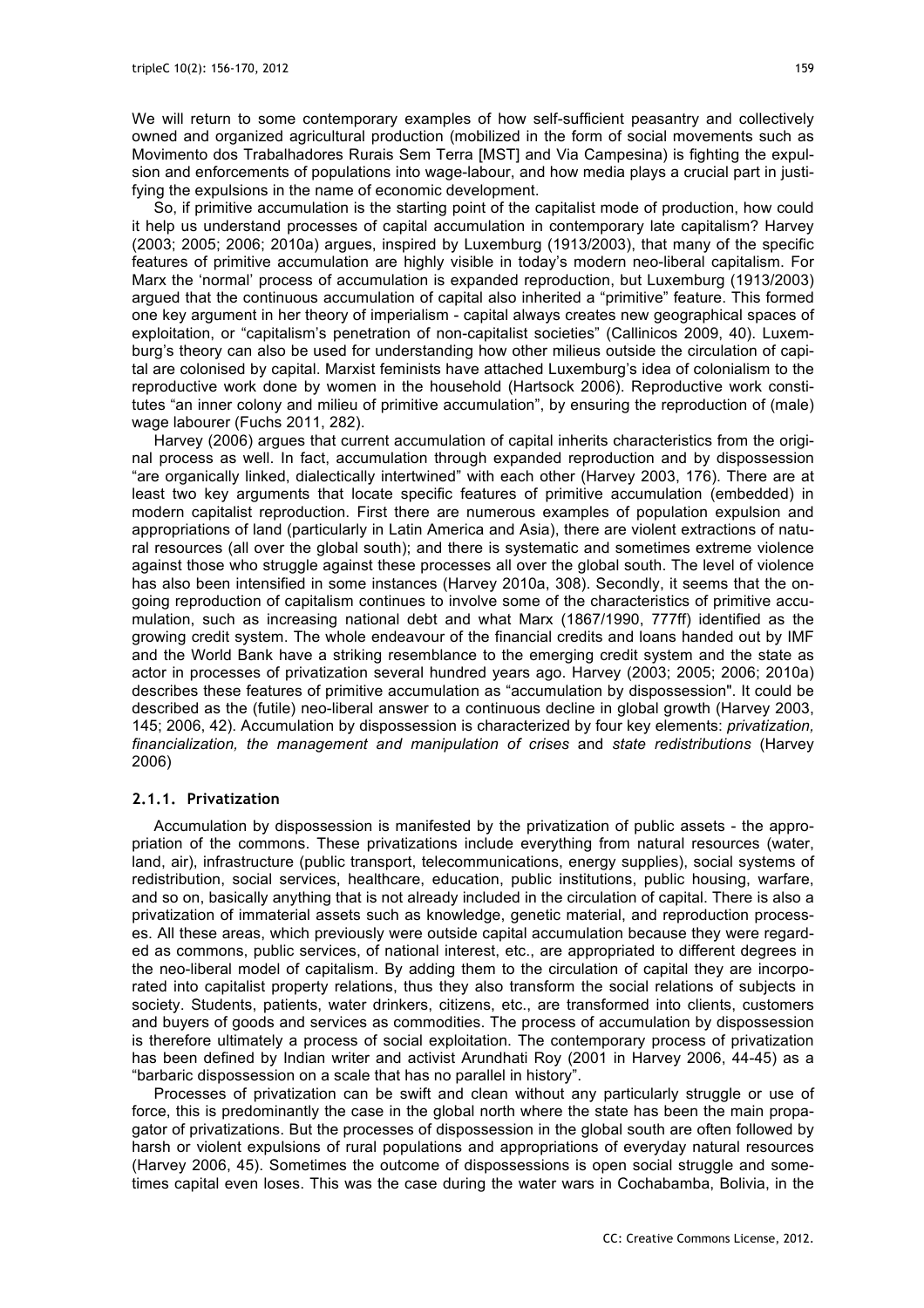late 1990s. During a wave of privatizations orchestrated by the IMF, the city's public drinking water was sold to the US-owned company Bechtel, which resulted in increasing water prices and a limitation of supplies. The dispossession of water resulted in a hard struggle for the right to water as basic human asset, which ultimately forced the city to re-buy the water rights (Olivera and Lewis 2004). So processes of privatization can also sharpen class struggle and class-consciousness in various ways.

Privatization also includes warfare. War is in fact an increasingly commodified endeavour, where private companies make huge profits in security and torture. Warfare is simply a process in which huge transfer of government funding to private owned capital takes place. Luxemburg's (1913, 2003, 434) discussion of "militarism as a province of accumulation" of the early 20th-century could basically be an explanation of today's late capitalist imperialism, in which the militaryindustrial complex plays a key role in facilitating expanded reproduction of capital and 'creating' new spaces of exploitation by violence and destruction (Žižek 2009).

The appropriation of public assets by dispossession creates the appearance of a growing accumulation because new areas of exploitation and processes of surplus value are added to the circulation of capital.

#### **2.1.2. Financialization**

The second characteristic of accumulation by dispossession is financialization. The enormous increase in financial capital is intertwined with deregulations of markets, a rapid development of information and communication technology and the processes of privatization. Speculation in the capitalist financial system has contributed to an apparent economical growth through major capital redistributions. The financial system holds a particularly important position in the "thievery" of public assets such as pensions (Harvey 2006, 45). The on-going build-up of fictitious capital, through hedge funds, ponzi schemes and asset stripping, together with an overall emphasis on stock value, generates an apparent economical growth. These processes were depicted as one main factor when the global economic crisis set in 2008. Financialization, and the increasing importance of the financial sector, also mark the stagnation phase in the so-called Kondratiev cycles that distinguish growth and stagnation within the capitalist world system over historical periods (Arrighi 2010). Marx (1867, 1990, 920) stressed the importance of the credit system in order to understand the growing power of capital over states and the rapid (spatial) centralization of capital. As an example the IMF and the World Bank are doing the job by setting "up micro-credit and micro-finance institutions to capture what is called 'the wealth at the bottom of the pyramid' and then suck out all that wealth to support ailing international financial institutions...and use that wealth to pay the asset and merger games…" (Harvey 2010a, 272). Media researcher Almiron (2010) highlights the growing relationship between financial capital and news media organizations. News media are increasingly dependent on financial actors, such as banks, and therefore financialization has profound consequences on news practices and content (Almiron, 2010).

#### **2.1.3. The Management and Manipulation of Crises**

Third, the neo-liberal turn in capitalism has resulted in orchestrated economic crises. Crises permit rapid redistribution of assets and economic shock therapy in the form of structural adjustment programs. Orchestrated crises were more or less the rule in Latin America during the 1980s and the 1990s. Debt crisis in single countries enabled quick changes to the IMF's structural adjustment programs, and thereby transformed the national economies according to the neo-liberal model propagated by transnational institutions such as IMF and the World Bank. These provoked crises resulted in a massive relocation of capital and created an apparent accumulation of capital. The crises produced a large population of unemployed labour force that created "a pool of low wage surplus labour convenient for further accumulation" (Harvey 2006, 47). These crises also expose the use of violence that is applied in order to secure the interest of capital. The violence emanating in the intersection of capital and states is manifested through brutal suppression of protests, labour organizing and social movements all over the global south.

#### **2.1.4. State Redistribution**

In neo-liberal capitalism, the state is transformed into the most central actor in the redistribution (privatization) of public assets. The privatization of the public sector, or large cuts in the funding of public services, constitutes the fourth key element in accumulation by dispossession (Harvey 2006, 48). There are numerous examples of how the state, despite the political character of the ruling government, has played a key role in processes of privatization. For example; the privatization of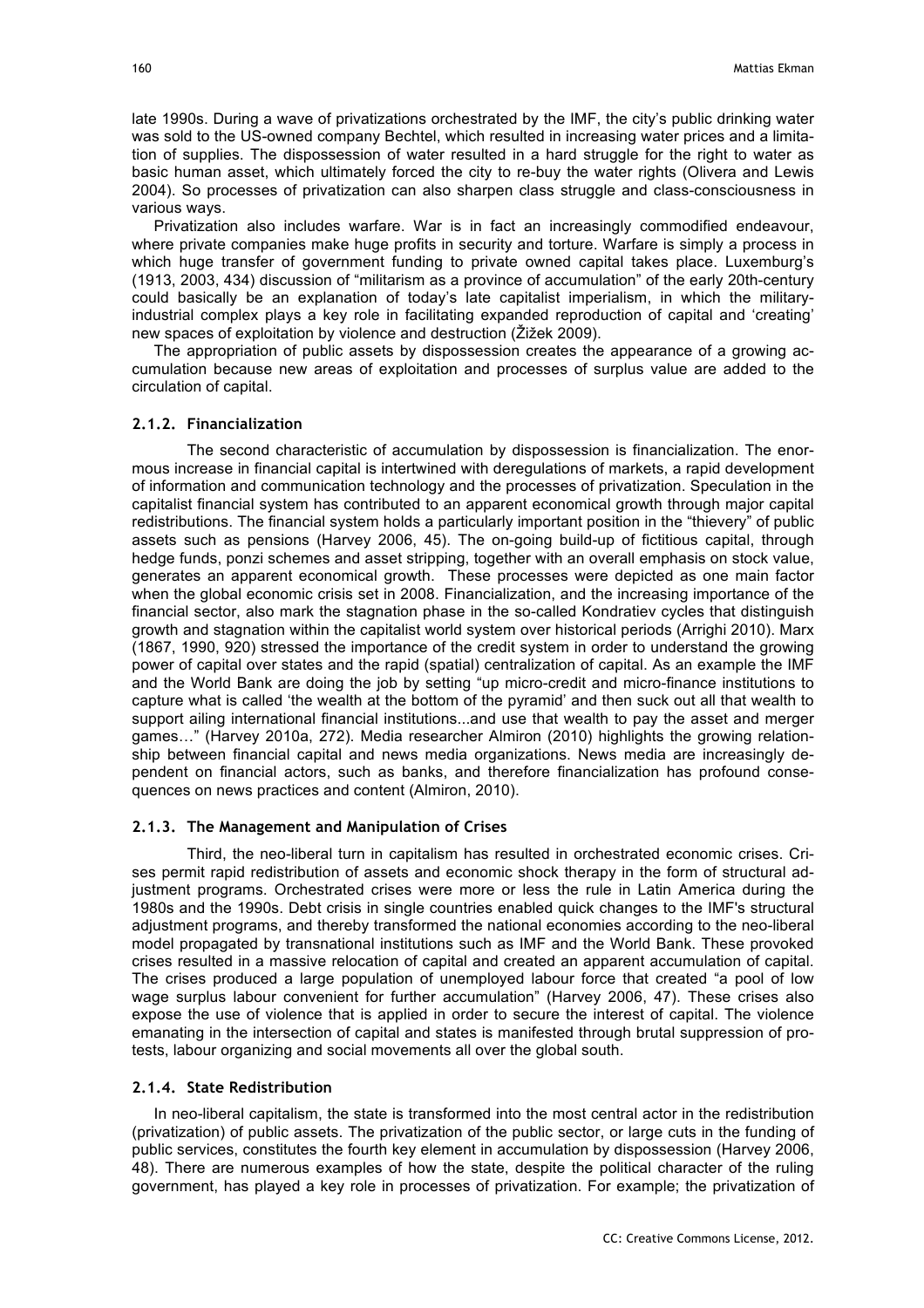the pension system under fascist dictatorship (in Chile 1980), during social-democratic governments (in Sweden in the late 1990s) and during the Peronist rule in Argentina (in the 1990s), privatization of public housing in the UK during Thatcher's government in the 1980s, during both socialdemocratic and centre-right wing (local) governments in Sweden over the past fifteen years, and the privatization of agricultural land during the nationalist rule [PRI] in Mexico in the 1990s. The list of privatizations is almost endless. In the greater perspective, state redistributions spawn massive relocations of public assets to private ownership. The transfer of public assets into the private sector is not only about the privatization of social services such as education, health care, social work, infrastructure, pensions, etc., but it also involves pure money transfers to the business sector in the form of bank rescue programs and government investment in the private sector. In the U.S. the "corporate welfare programs" which signify the neo-liberal turn, have resulted in an enormous redistribution of taxpayer's money into the hands of the private sector (Harvey 2006, 49).

The effects of state redistribution are sometimes violent. There are several cases of direct warfare against social mobilization, for example against social movements in Chiapas and Oaxaca, Mexico, trade unionists in Colombia, the organized landless rural workers in the MST in Brazil, the Adivasi in India, and so on. State redistribution may also involve a more latent symbolic violence against people who are forced from their homes due to property speculation that surfaced in the aftermath of the large privatization of public housing (as in London), or the expulsion of large populations caused by the private expropriation of natural resources (everywhere in the global South). The formation of such indirect violence is a key attribute in several processes in late capitalism. We will now tap into what distinguishes the violence of original/primitive accumulation in relation to our contemporary era of new imperialism through accumulation by dispossession.

#### **2.2. The Role of Violence in the Process of Accumulation**

In order to understand the neo-liberal turn in capitalist accumulation and the processes that mark the global expansion of capital, we must consider how global capital is connected to territorial geo-politics in a neo-imperialist manner. Primitive accumulation or accumulation by dispossession is basically a form of imperialism (Harvey 2003). Capitalism inherits a contradiction between the global expansion of capital, and a territorial logic of power (geopolitical behaviour of nation states) (Harvey 2006, 105). Harvey's (2003) analysis of imperialism shows that geopolitical rivalry and global capital accumulation coincide and reshape the basis of accumulation. The analysis of capital accumulation and the geopolitical development that consists of both primitive accumulation and expanded reproduction reveal that violence plays a central role in the expansion of the capitalist world system. Violence is simply part of the inner logic of accumulation, it surfaces when its needed as a necessary component in securing the "right" of capital. Wallerstein (2001:29) argues that the problems of expansion in a period of systemic crisis will be accompanied with potentially more violent capital expansion. Parallel to the political decline due to the weakening position of nation states in relation to transnational institutions such as the IMF/WB, the process will undoubtedly increase the amount of daily violence in the world system. Violence emerges at the intersection of global capital accumulation, especially in the accumulation by dispossession, and the territorial geopolitics of the U.S. as the leading hegemon in the world. So violence is inevitably part of a system that breeds further economic and social inequality, and thus it can be understood as an intra-systemic necessity.

Let us now turn to the specific role of violence in the accumulation by dispossession. The capitalist system relies on both active and underlying violence, as means of securing accumulation and the private control over the means of production. Žižek (2008) distinguishes between subjective and objective violence. Subjective violence, such as interpersonal aggression, crime, terror or the repressive apparatus of the state, is overt and exercised with a specific intent of some sort (pathological, political, patriarchal, religious, etc.). Objective violence is on the other hand built into the practices of capitalism, and manifested in overt discrimination, structural racism, economic destitution, or other forms of more subtle exploitation. The two forms of violence are relational. Subjective violence, for example the suburban riots in cities like Paris and London, can be comprehended in its relation to objective violence, the annihilation of social trust caused by economic exploitation, expulsion, racism and discrimination. Subjective violence is just the more visible of the two (Žižek 2008). As objective violence could be viewed as a consequence of the exploitative social relations in capitalism, it also appears as an underlying threat of violent acts against those who contest it. In this sense, the objective violence is part of what Gramsci defines as the consent of hegemony, a form of violence that intertwines the two forms of capitalist dominance, force and consent, or to put it in Gramsci's (1929-35, 1971, 263) words: "hegemony protected by the armour of coercion". Subjective and objective violence are two different manifestations of systemic violence constituted in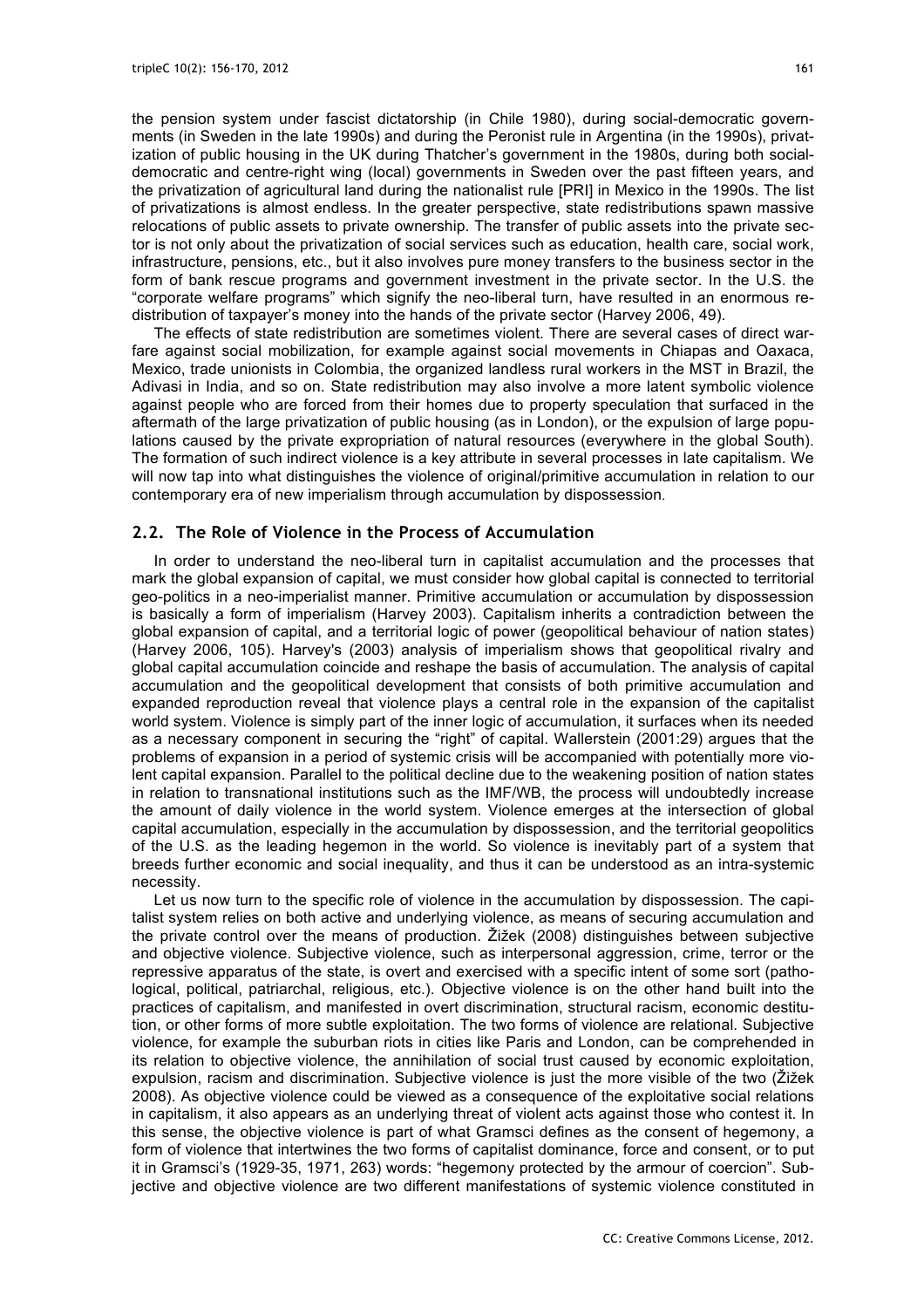relation to socio-political power and economic exploitation. The global capitalist accumulation by dispossession is often marked with overt systemic violence in the form of crisis therapy, physical destruction of traditional means of production, and material expropriation through warfare and occupation, as we have seen in Iraq (Žižek 2009,17), and by an increasingly violent, economic impoverishment of subjects in the global South (Ekman 2011). Violence becomes a common feature of capitalist exploitation processes, much so because the system tends to increase an extreme asymmetry in the distribution of assets during processes of expropriation. Objective violence also includes symbolic violence, or what Galtung (1990) defines as "cultural violence". It refers to those aspects of culture that "can be used to justify or legitimize direct or structural violence" (Galtung 1990, 291). So in relation to Žižek's model, cultural violence could include those aspects of news media that legitimize the use of force against social mobilization and protests, or to news media that justifies war.

So, in conclusion, we can view the historical processes of primitive accumulation preceding the capitalist mode of production, i.e. as a historical formation, characterized by colonialism, imperialism, mass expulsions of populations, the creations of mass industries, the working class and capitalists. But we can also consider primitive accumulation as a continuation of characteristics that are embedded in the capitalist mode of production. The never-ending appropriation of labour and recourses through time and space, forced into capitalist property relations, are undoubted tainted by many of the features described by Marx (1867, 1990). At the end, the main feature of primitive accumulation is the forced separation of means of production from the producers.

# **3. The General Role of Media and Communication in the Accumulation of Capital**

There is a bundle of theoretical and empirical work that draws on Marx's theory of capital in order to understand the role of media and communication in the accumulation of capital (cf. Mosco 2009; McChesney 2007). Fuchs (2011, 141ff) distinguishes between several aspects, both internal to media and communication (as industries) and external to media and communication (as general accounts) that might illuminate its specific role in the processes of capital accumulation. I will only touch upon a couple of aspects that could be useful in order to understand media and communication in relation to primitive accumulation or accumulation by dispossession. The first aspect deals with the ideological dimension of media content and the structural relations between news systems and the financial sector. The ideological element is crucial to the reproduction of capitalism in various ways, economically, politically, juridical and so forth. For example, the media have a powerful position in reifying social relations by normalizing and facilitating the privatization of everyday life. For example, media content produces the audiences as consumers of goods and services. The aim here is not to evoke too much of the historical discussion of ideology critique, but to distinguishes some core ideological elements in relation to accumulation by dispossession. Second, the discussion on how the free time of individuals is appropriated and transformed into surplus labour, touches upon the notion of how social media work as an infrastructure for advertisement that advances capital accumulation (cf. Fuchs 2011, 149). Social media and modern information technology are crucial in the compression of time and space in the everyday circulation of commodities. We are, when using smart-phones, going online, and so on, constantly targeted as consumers. In fact, most parts of the Internet have been commercialized, and processes of commodification constantly subjugate users. There is not much that separates commercial from non-commercial content on the Internet (Hesmondhalgh 2007, 259).

# **3.1. News Media and the Naturalization of Accumulation by Dispossession**

I would like to address a couple of cases, in which both structural and ideological dimensions of news media could be pinpointed in relation to processes of primitive accumulation and accumulation by dispossession. The first case discusses the role of news in relation to the privatization of public services and how news media coincide with the interest of, and facilitates the practices of, the financial sector (cf. Almiron 2010; Hope 2010). The second example deals with the media representation of the global justice movement, global protests and the World Social Forum in Swedish mass media (Ekman 2011).

#### **3.1.1. Endorsing Privatization and Facilitating Financialization**

In the 1980s and the 1990s most of the countries in the world were swept along the wave of privatizations that mark the neo-liberal turn in the global capitalist system. In Sweden, where the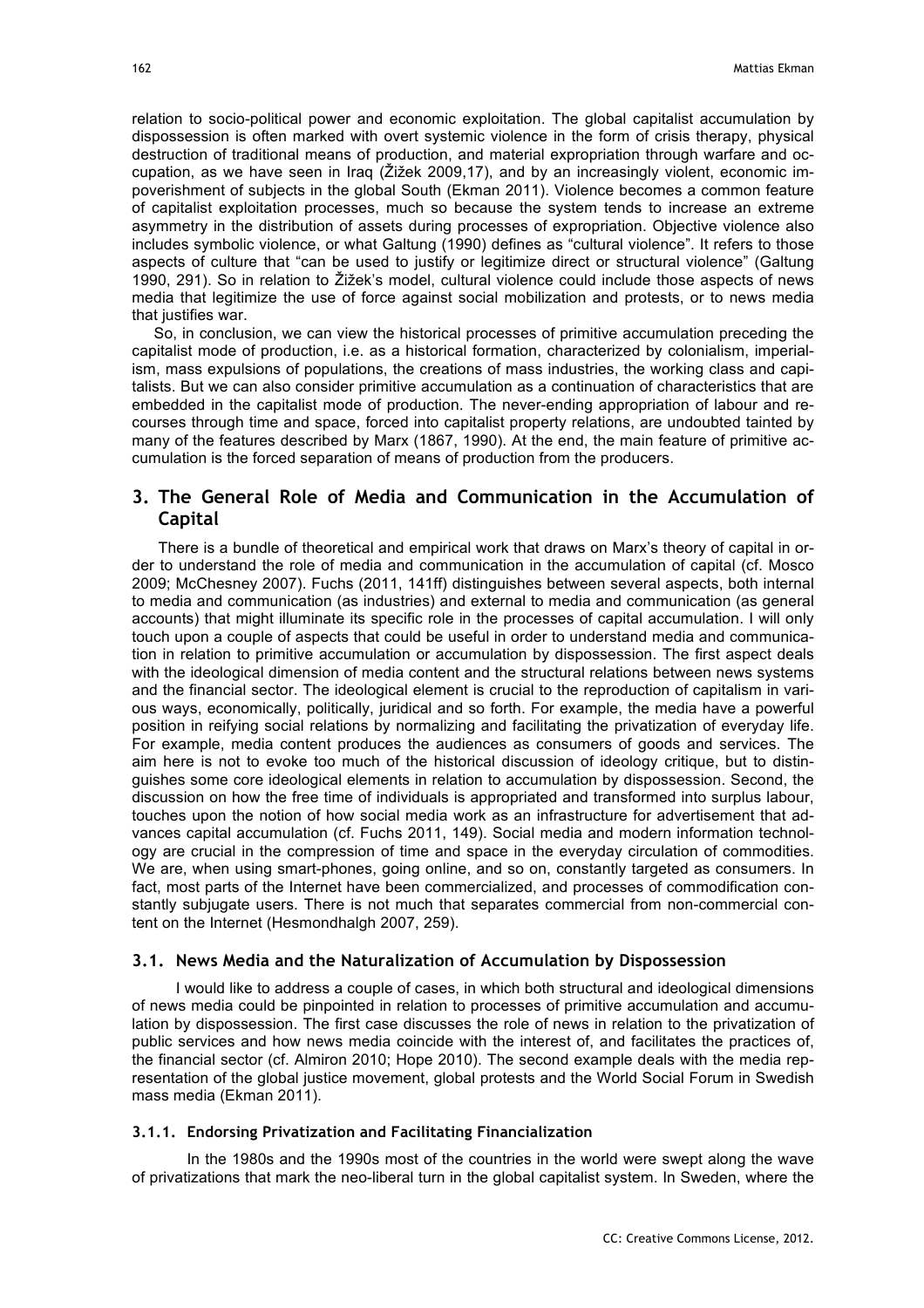public sector previously was well developed and economically prioritized, processes of deregulation and privatization transpired in an increasing speed. The situation in Sweden reflected, more or less, the tendencies that were visible in the rest of Western Europe. In correspondence to the rapid wave of privatization in the 1990s the noun "market"<sup>3</sup> emerged as one of the most prominent agents in the news on economical matters (cf. Mårtenson 2003; Viscovi 2006). The representation of the "market" as a unified actor, which reacts on political decisions, declares which political actors are good or bad, and decides on how to view the overall economic condition, changed the discourse of news reporting on economical matters (Mårtenson 2003). The mediated notion of the "market" emerged as an ideological element to the neo-liberal turn and the massive deregulation of the capitalist economy. In correspondence to the emergence of the "market", news turned to the financial sector, and the stock market became a prevailing feature. This also meant that actors from the financial sector tended to dominate as experts in the everyday news flow. The representation of economic issues were signified by a shift from labour markets, unions, etc. to the financial markets and the construction of the mediated citizen as a private-economic subject (as opposed to wage-labourer, or someone outside the realm of finance speculation) (Viscovi 2006). Almiron's (2010, 167) study on two leading Spanish newspapers in 2006 shows a similar result. Financial actors and indicators dominate the news, and Almiron (2010, 167) conclude that: "the lack of independent journalistic investigation in most of the information was almost absolute". The paradigm shift within the news, identified by Mårtenson (2003) and Viscovi (2006), corresponded with the process of financialization in accumulation by dispossession.

 Let's consider one specific Swedish case that signifies the role of news media in endorsing privatization by facilitating the transfer of ordinary people's savings into the financial market, and one truly global phenomenon that shows how news flows become intertwined with financial flows and how the interests of financial news coincide with the interests of financial actors.

In June 2000 the publically owned telecommunication company Telia was partly privatized (30 percent was sold to the public). Almost one million Swedes became shareholders after substantial commercial advertising (in television, newspapers and in the public space) and after a political campaign (the whole privatization was endorsed on a personal level by the minister of finance) aided by news media. In the process of privatizing part of the company, the stock was promoted as a "people's-share"<sup>4</sup> in the news. This ideological noun was used in order to smoothen out the fact that the public now could buy something that was already in their possession, and with the opportunity to make a profit<sup>5</sup>. For example, a couple of weeks prior to the privatization, the second largest tabloid, Expressen, published several articles endorsing the readers to purchase shares. One article used the luring headline: "Eight reasons in favor of Telia…This is why the share might become a winner" (Bolander 2000a). Articles, both in tabloids and dailies, used financial actors to boost the privatization and the opportunity to make a quick profit: "Stock market experts believe in a killing on the market" (headline in Bolander 2000b), "Telia is predicted a good start. Experts advise to purchase the new people's-share" (headline in Magnusson, 2000). Some articles were just plain buyers guides: "How to purchase Telia – the new people's-share" (headline in Norlin, 2000), "How you can purchase the people's-share" (headline in Wedel, 2000). The list of articles aiding the privatization could be extended. The whole construction of a "people's-share" is very much a media phenomenon interlinked to the increasing focus on the financial sector. When searching the largest Swedish press archive *Mediearkivet*, it reveals that the term "people's-share" appeared in a total of 186 articles prior to the privatization of Telia. But from the year 1999, when the privatization process started, and onwards, it has appeared 1113 times, peaking at 400 articles in the year 2000. The seven biggest Swedish newspapers published 220 articles containing the word "people's-share" in the year 2000 alone.

The privatization of public infrastructures such as telecommunication services corresponds to similar processes of marketization within news production (Almiron 2010). The mounting commercialization of news and the increasing symbiosis between financial news and the financial sector, paralleled by limited economic recourses and increasing time limits within journalistic production, results in a very uncritical journalism (of course with notable exceptions). The harsher conditions of news journalism as a result of increasing demands of higher profit margins (obtained from what Marx defines as relative surplus value, 1867, 1990, 429ff), simultaneously with a decrease in sales, make financial news an easy target for economically well-situated actors in the financial markets.

 $^3$  The "market" will be used in brackets to signify its ideological status.<br><sup>4</sup> The noun "people's-share", corresponds to the concept of the "people's-home", a term used to explain the Swedish welfare model that prevailed in Swedish society during the post WW II-period. The concept of a people's-home, was first used in 1928 in a speech by Swedish Prime Minister Per Albin Hansson (Meidner 1993, 212).<br><sup>5</sup> However, this was not the case. The share became a huge disappointment, and by 2010 the value was reduced to half

the launching price in 2000 (Dalarnas Tidningar 2010).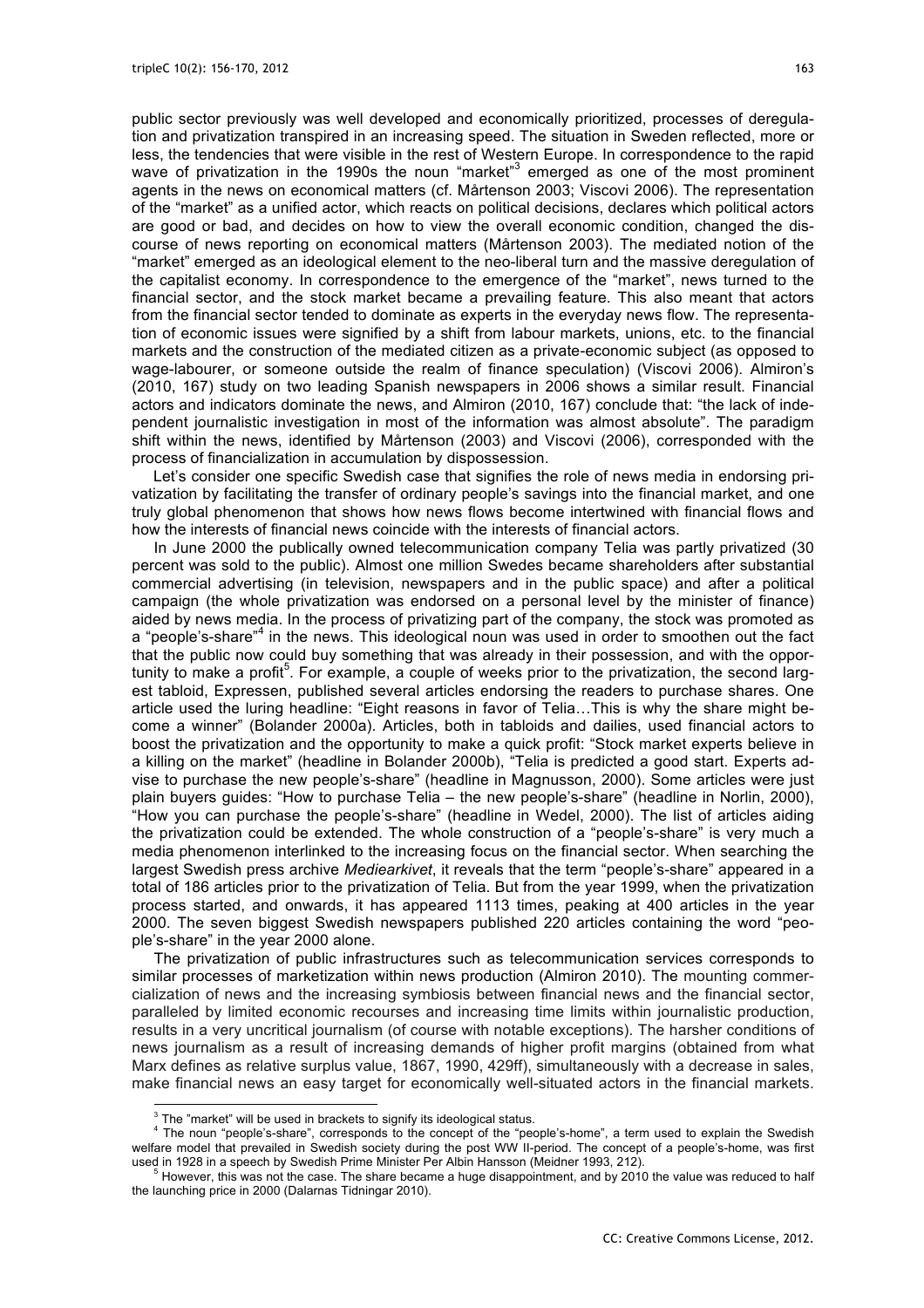So apart from the obvious role of information and communication technology in facilitating the circulation of capital in the financial markets, the equivalent role of traditional news media should not be overlooked (cf. Hope 2010).

So, let us now look at a more global phenomenon where news media coincide with the interest of, and facilitates the practices of, financial markets. We now move to the accumulation of capital that Marx defines as M-M', money generated out of money (Marx 1867, 1990, 248). The relationship between news media and the financial sector is not new; on the contrary it goes back to the very first European newspaper, owned by a banking family (Almiron, 2010, 68). However, as a consequence of the massive deregulations of the financial sector (banking, credit flows, etc.) and the emergence of new means for financial speculation through information and communication technology in the 1990s, information within news media flows and financial flows started to overlap in real time (Hope 2010, 654). Broadcasters such as Bloomberg and CNBC became engines in the mounting flow of asset transfers within the financial sector, generating a massive speculative financial economy. In the 1980s and 90s large television networks fused with the world of financial transactions, providing vast amounts of financial information to journalists all over the world (Hope 2010). One could argue that finance broadcasting provided the raw material (in the form of digits, index, rates, financial "expert" discourses, etc.) to news outlets all over the world. This raw material was then used in producing news in different media settings in different economic and geographical contexts. A rapid movement on the stock markets somewhere in the global financial system had a direct impact on both actors in the financial sector as well in the media sector. In the mid 1990s these media/finance flows of information were also transferred online, creating an instant flow of financial information on the Internet. The merger of interests between the field of finance capital and news journalism that was visible to a certain extent in the 1980s became more or less standard after the rapid development of information and communication technologies in the 1990s (Hope 2010). In the beginning of the 21<sup>st</sup> century "most of the top news-media conglomerates have experienced a huge increase in their financial links and dependencies" (Almiron 2010, 152). So considering the instant flow of information through communication systems, the growth within the financial sector exploded in the first years of the past decade. The increase in Web-based financial actors flourished alongside computer generated algorithmic trading, secrete hedge funds, derivative trading, asset-stripping, and so on, creating an enormous build-up of fictitious capital. In all this, the relationship between actors within journalism and in the financial sector became even more blurred, both in case of ownership and personal interests among journalists. For example, highprolific journalists became advisers on financial blogs and the blogosphere "helped to constitute the informational environments of financial print media and business television channels" (Hope 2010, 660).

The mutual interest between news and the financial sector was a great factor in the (almost) total failure of journalism in the build up to the economic crisis in 2008 (Almiron, 2010). The general oblivious attitude among journalists and news producers towards the preceding financial break down in 2008 have rendered some internal criticism (see for example Schechter 2009; Fraser 2009), but the overall discussion of the political economy of financial news is still marginal outside critical media research.

So considering the role of financial news outlets and economical journalists, news media have without a doubt contributed to the increasing speculation in the financial system, by aiding the processes of financialization. The 'superfluousness' of financial information, instantly transferred through communication systems, has together with an increasing dependency on, and ownership by, financial actors, contributed to uncritical news flows on economic issues. You could even argue that a major part of the financial news is mere an informational infrastructure of finance capital interests. In relation to what Marx (1867/1990, 920) identified as the emerging credit system (what is basically today's finance system), the role of banks, credit institutions and other financial actors could not be understated in relation to the compression of time and space through communications systems. Undeniably, the function of ICT's and financial news flows in facilitating the rapid centralization of capital in the hands of financial institutions, establishes them as key actors much as the banks and the credit system in the historic processes of primitive accumulation (Marx 1867, 1990).

#### **3.1.2. The Global Justice Movement: Violence and Politics**

The global justice movement is at the forefront of the struggle against accumulation by dispossession. It is a diverse but socially and politically coherent movement of movements that addresses the specific relation between capital and processes that resemble the features of primitive accumulation described by Marx. The struggles fought by different social movements are aimed at ongoing processes of peasant expulsions, privatization of natural recourses, the thievery of land and means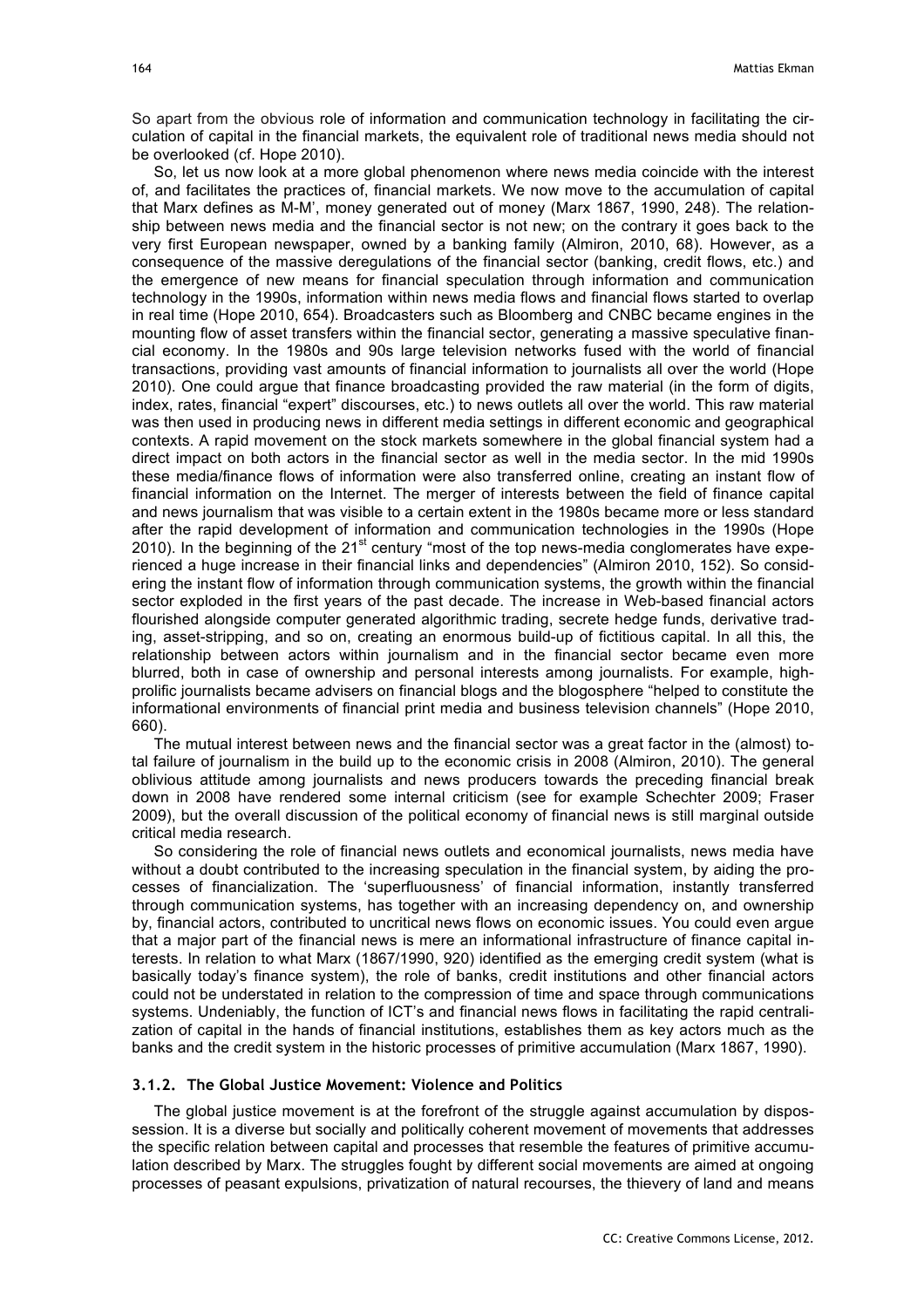of production, the suppression of indigenous people, the financial system of debts and structural adjustment programs, all coerced by national and global capital aided by brute state power. In conclusion, the global justice movement could be seen as a social and political reaction to the processes that constitute capital accumulation by dispossession (Harvey 2010a, 313).

The mobilizations against a series of global summits towards the end of the last millennium became visible to a transnational public during the WTO-meeting in Seattle in late November 1999. Following an explosion of protests around the world at similar events, the Global Justice Movement made headline news all over the world (Klein 2001). Through the creation of the World Social Forum (WSF) in 2001, the diverse political resistance generated by the dispossession of labour, resources and land, constituted a common ground. The World Social Forum facilitates a unique space for discussions, meetings, seminars, and social contacts that generates diverse political collaborations, platforms, campaigns, and decisions (Sen and Waterman 2009). In short - the WSF and the global justice movement represent the first step in organizing global resistance against capital in an age that has been characterized as post-political (Mouffe 2008).

So, how did the social mobilizations of the global justice movement come to the fore in (Swedish) mainstream news? On the one hand, the more moderate political issues connected to the features of accumulation by dispossession such as debt relief, financial speculation and the consequences of deregulations, did make it into the news flow. The demand for debt relief, taxes on financial speculation and the right to certain basic goods (particularly water), *were* addressed in the mainstream, and sometimes even endorsed by political commentators and actors outside the global justice movement. On the other hand, at the end, it also became clear that most of the representation focused on the social and political impossibilities of achieving any larger changes within the global economic system. When political action was represented in the news media, such as in the mobilization for a total debt relief, the framing neglected the long-going struggle among social movements against the structural adjustment programs of the IMF and the World Bank. Instead representatives of Western governments were given credit for putting the issue on the agenda of global summits (Ekman 2011). A similar conclusion could be drawn from research made on US news media. As Lance Bennett and colleagues conclude from their study on US news media: "Perhaps the greatest irony in the journalistic construction of the globalization debate is that WEF elites were given disproportionate credit for issues that activists had long before defined and attempted to get into the news on their own terms" (Bennett et al. 2004, 450). The struggles of large social movements against accumulation by dispossession were mostly ignored and when they did come to the fore in the news, their struggles were often depicted as obsolete. In the dominating liberal discourse on globalization, peasant mobilization and struggle were framed as something that stalled wider economic progress and prosperity in the global south. At least this was the case in the mainstream reporting on the political agenda of the World Social Forum (Ekman 2011).

More radical political issues that confronted the very rationale of global economic and political structures were less visible; instead much of the news coverage tended to focus either on what was framed as a political and social incoherence of the global justice movement or at the violence occurring during the protests. In the case of the global protests against summits, the political dimension in the news flow was totally subordinated to reports about violence, or even reports about *potential* violence. The latter was manifested by news reports on upcoming protests as violent threats, as unavoidable violent confrontations, and even as non-present violence (through comments on the surprisingly peaceful character of demonstrations) (Ekman 2011, 136). When political matters were addressed, the global justice movement was described negatively in relation to the dominant institutional practices and processes in summits (Ekman 2011).

A closer look at the representation of violence reveals that it constitutes one of the primary expectations in the news reporting. The focus on violence forms an element in a far-reaching historical understanding of protests, which is naturalized in the discursive practices between journalism and state/police institutions (cf. Halloran, Elliot and Murdock 1970; Murdock 1981; Carter and Weaver 2003; Doyle 2003; Cottle 2006). Mediated violence tends to reproduce a police-based law and order discourse, and works as a rationalization of power, in which journalism first and foremost reproduces the image of systemic violence as necessary for protecting citizens and for maintaining general order in relation to organized violent protests (cf. Wahl-Jorgensen 2003). So, mediated violence could be viewed as a double-edged sword in relation to the social mobilization of the global justice movement. On the one hand, news media dismiss part of the protests and the protesters for being violent. On the other hand, news media legitimize and justifies systemic violence by mainly disseminating a police discourse of law and order (cf. Galtung 1990). For example, in the news representation of the mobilization against the WTO-meeting in Cancún 2003, news media naturalized the militarization of the meeting by framing it as an issue of "security" (Ekman 2011). Several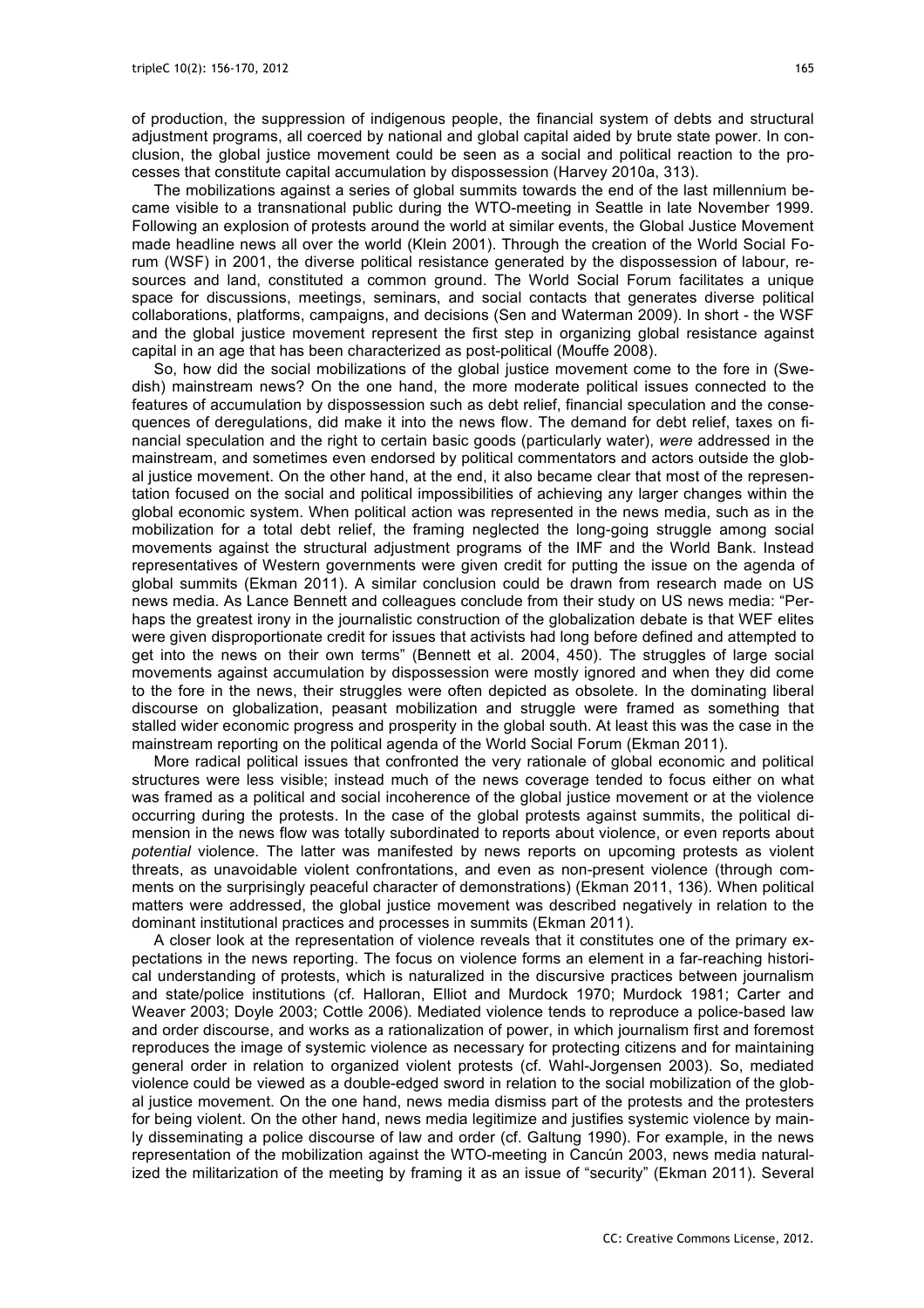news articles depicted the massive presence of military and police (more than 20.000), military helicopters, military vessels and police barriers as "protection" for the WTO-delegates (Ekman 2011, 157). Simultaneously, the demonstrations were depicted as threats to "free trade" (Ekman 2011, 156). This form of objective violence emerges at the intersection of state/capital militarization and news media (cf. Zizek 2008).

In conclusion, the news representation of the global justice movement is dominated by hegemonic discourses on globalization, economics, social protests and politics. The rationale of neoliberal ideology is manifested in the dominant discourse of "globalism" (cf. Fairclough 2006). It holds a preferential position in explaining how social change takes place in mediated public political debates during the period of contested neo-liberal hegemony (between 1999-2007, Ekman 2011). News coverage of global mobilization and resistance are ultimately reified as a result of the absence of any larger discussions or explanations of the global economic system that are not intrasystemic. Instead the reality is truncated, simplified and packaged, and complex social relationships are reified in relation to dominant discourses of the global economy (Ekman 2011). As media scholar Berglez (2006, 180) argues: journalism "partly embraces and 'shows understanding' for the political struggle against the capitalist system, although in terms of *neutralizing* the radical dimension of the political struggle (making it less leftist and class-located), thereby paving the way for the transformation of the radical political struggle into another (normal) *everyday life practice*". So, huge global social mobilizations against accumulation by dispossession, do not gain any significant political legitimization through conventional media exposure.

### **3.2. Dispossession of Everyday Online Activity**

The second part, in which Harvey's theory of accumulation by dispossession could be used in relation to media and communication research, is by examining the specific role of online communication systems and platforms. Here Marx's (1867/1990, 668ff) discussion on how surplus value is generated could explain how work performed by users of social media are appropriated by capital and transformed into surplus labour. So here we will tap into the ongoing discussion of how to understand the activity performed by everyday users of social media on Web 2.0 (often refer to as prod*users*) in relation to capitalist interests (cf. Fuchs 2009; Jakobsson and Stiernstedt 2010). The production of surplus value by exploiting the activity performed on social media sites such as Facebook, YouTube, etc. is made possible by selling users, and more specifically, the output of their work, to advertisers. The concept of media audiences as commodities is well debated within the research field of political economy of communication (cf. Smythe 1982; Mosco 2009, 136ff). The main element in Smythe's (1982) argument is that the audience constitutes the main commodity of the mass media (Mosco 2009, 136). Smythe's concept highlighted the role of media producers in the construction of audiences in relation to advertisers. The idea of audience commodification also located media organizations into the "total capitalist economy" (Mosco 2009, 137), as an integrated part in the circulation of capital. However, the idea of audiences performing work for media owners, for example by watching television, have been largely debated within the field of political economy (Mosco 2009, 137). Media scholar Bolin (2011, 37) suggests that viewing television could be understood as "a part of the recreation of the worker's labour power". Watching TV is not an activity that produces something, but instead a process that could be defined as a *raw material* in the production process undertaken by advertisers and media companies. Thus, watching television is part of the means of production (viewer as statistics), but it can't be considered labour (Bolin, 2011, 37). In the first phase of the circulation of capital, when the capitalist acts as a buyer of commodities, companies purchases statistic on viewer demographics (Mp) used in producing advertisements (cf. Marx 1867/1990). However, Mosco (2009, 137) argues that whether Smythe's idea of audiences constituting labour is useful or not could be left aside. Instead the main insight of the materialist approach in Smythe's theory is the concept of a reciprocal relationship in the triad of "media company-audience-advertiser" (Mosco 2009, 137). The idea that mass media are not only ideological producers or transmitters, but also totally integrated in the circulation of capital is unquestionably useful when analyzing the political economy of mass media.

 In the case of users of Web 2.0, the process of appropriation is indeed a process of appropriated labour. The work dispossessed by capital is everything users do when they are communicating through various commercial platforms and sites on the Internet. For example, in the case of Facebook and other networking platforms, this process of transferring surplus labour of online activity by everyday users into the circulation of capital, is refined by providing to advertisers specific segments of users, based on the information obtained from Web traffic, preferences and activities on networking sites and other places on the Internet. Here the appropriated labour consists of everything we do when we are online. Most parts of the work performed by users are monitored and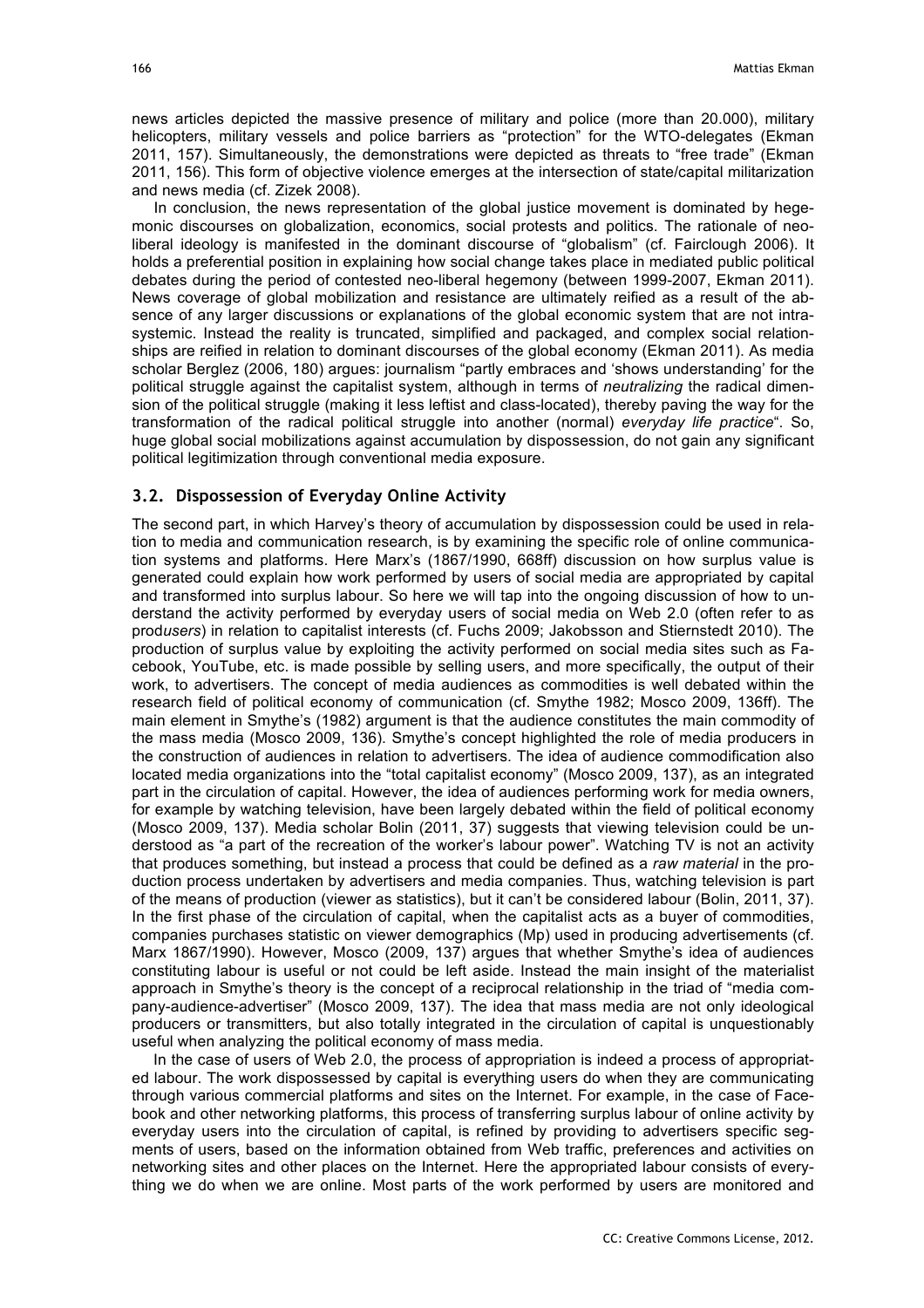enclosed by different networking sites, search engines, e-mail services, etc. Here you could actually speak about a process that separates the means of production (intellectual, communicative and creative) from the worker (prod*users*) (Marx 1867/1990:875). It is not a direct forced separation, but an indirect one. The indirect forcing factors are basically the disadvantages that you might experience when being outside a network platform such as Facebook, for example the loss of jobopportunities, personal connections, social relations, and other immaterial assets. The price of being outside could be measured against the fact that you "sell" all your information and activities to a commercial actor to be able to participate. As a consequence, everyday online activity constitutes a dynamic field of potential surplus labour ready to be transformed into surplus value. This is refined by surveillance systems that track user behaviours and monitor activity by categorizing what is uploaded, "liked" (in the case of Facebook), what your e-mails contains (in the case of

Gmail), what Websites you visit on a regular basis, and basically everything that you do when surf-

ing the corporate part of the World Wide Web (Fuchs 2011; Jakobsson and Stiernstedt 2010). However it is not only the time and the work, in the form of texts, images, videos, and other aspects of personal information (in the form of unpaid labour) that are dispossessed by capital. Network sites such as Facebook also transform the social relations between users and business corporations. When users integrate companies, brands, and other commodities into their everyday social networks, the producer-consumer relationship becomes just another personal relationship, much like the one you have in your everyday social life. For example, Coca Cola has almost 40 million fans on its Facebook page<sup>6</sup>. Since companies, brands and products have their own pages in networking sites such as Facebook, the interaction between business and consumers is, potentially, instant and never ending. The activities on social networks sites also advance commodified individualism by transforming inter-personal communication in relation to products and consumption (cf. Fuchs 2011, 315). The marketing strategies of big multi-national companies aim to captivate the social being in itself, creating milieus that colonize every lasting part of private and personal life. This reflects, or indeed advances, what Jhally (2000, 29) refers to as the "overwhelming…commercial colonization of our culture". The most ultimate appearance of this reification process is probably the ideology and practice that indulges the construction of the individual self as a brand, or as a platform for commercial branding. This is a phenomenon that is highly visible in the blogosphere. In the anticipation of catching the eye of advertising firms, in order to get some revenue from the business sector, thousands of bloggers act like advertising posters for brand names and products by incorporating and mediating their consumption in communication platforms in Web 2.0. Consequently communication platforms and infrastructures constitute a highly dynamic arena for dispossession of labour and the "life" outside ordinary wage-labour. When free time and the social conditions of every-day life become integrated in the production-consumption relation of capital accumulation, users are reified simply by being unpaid producers of images, texts, videos, stories, etc., that transform them into commodities that are sold to advertisers and companies. All the user-generated content on commercial platforms such as Facebook are owned, stored and processed with the purpose of generating surplus value, this is of course the whole idea of corporate investments. In fact, the Internet is overflowed by capital interests, so you could primarily characterize it as a "space…dominated by corporations (Fuchs 2011, 337).

The rapid development of information and communication technology also has implications for the commodification of public space. For example, in relation to the research on the privatization of public space (cf. Harvey 1989; Sennett 1992), contemporary mobile phone technology has new and dynamic ways of luring subjects into the production-consumption relation of capital accumulation. The traditional debate on the privatization processes of public space has focused on how public spaces are transformed into shopping malls, corporatized areas, gated communities and so on, creating what Sennett (1992) refers to as "dead public spaces". These sanitized and corporately controlled commodified spaces are increasingly visible all over the globe. The most striking feature of these spaces is how they affect social relations and behaviours, by incorporating and naturalizing patterns of consumption into the organization of everyday life.

However, with the rapid development of mobile phone technology, *all* public spaces become potentially commodified. The mere fact that a person may well be constantly logged in to her/his Facebook account through the mobile phone opens up for a whole new dimension of the commodification of public space. This suggests that you are, at least potentially, submitted to constant corporate surveillance, monitored by several actors integrated in your online networks, and thus performing unpaid labour that is appropriated by capital. This has serious implications for the very idea of privacy (cf. Fuchs 2011, 313) and in fact the whole notion of what constitutes free time, what constitutes work and public space. Since smart phones enable the interaction between conventional

<sup>-&</sup>lt;br>6  $6$ In the form of "likes" (Facebook 2012).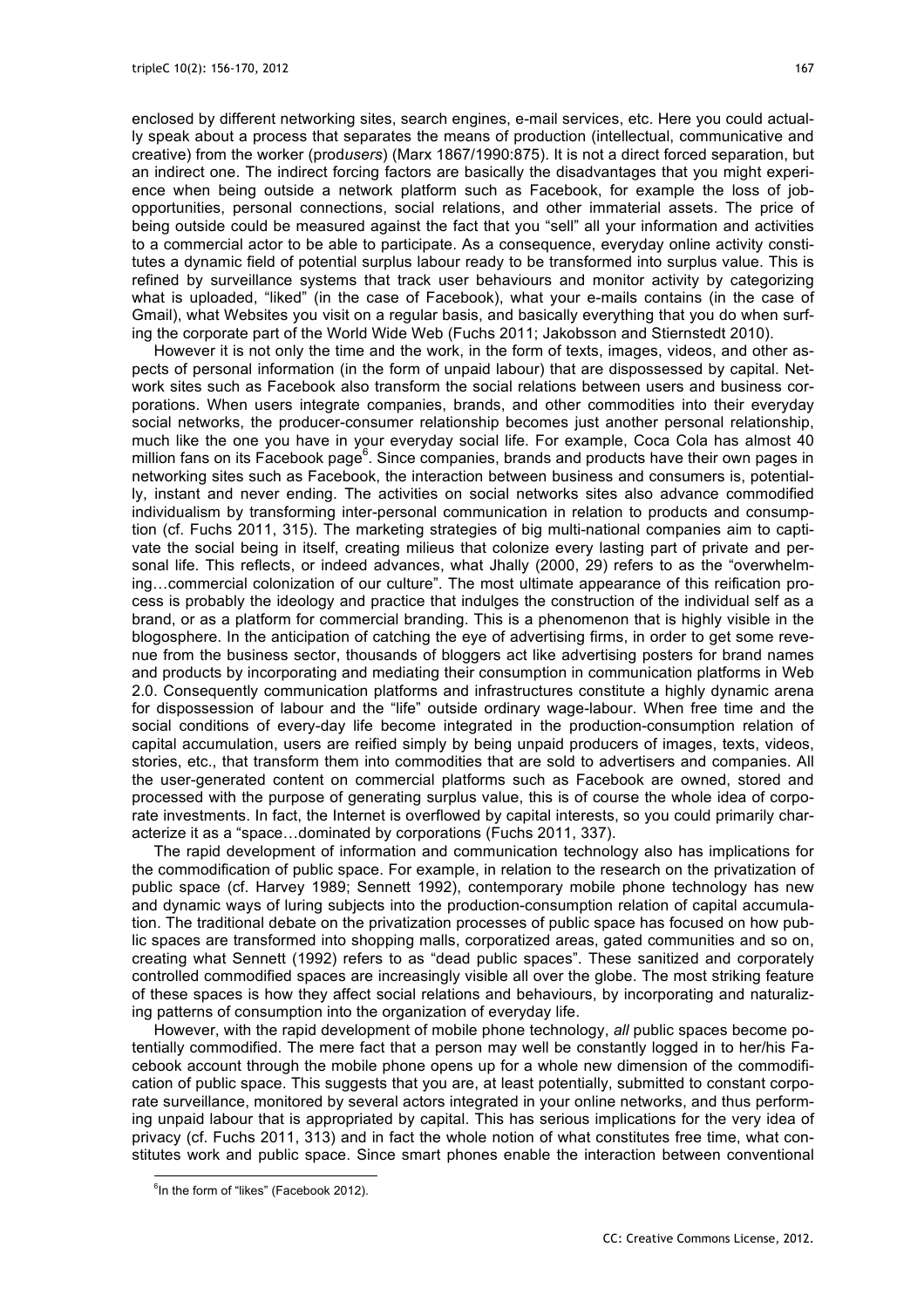advertisement (billboards, posters, etc.) and online activities by the use of Quick response-codes (QR) etc., the activities in physical public space (whether in the subway on your way to work or at the billboard posted on the wall in your neighbourhood) are integrated with your activities in your virtual space. The "apps" that seems to facilitate individual communication patterns, also colonize private subjects and alter patterns of social behaviour in everyday life by transferring them into the production-consumption relation of capital accumulation. The "apps" have a double-commodified character, they are goods that users are purchasing, and they also engage users in more consumer-based activities. Needless to say, the development of mobile phones and the massive dislocation of space when performing online communication also open up for a more positive and creative non-commercial communicative behaviour. It can enable political and social mobilization and resistance to capital and the political structures that uphold the exploitation of labour (Fuchs 2011). The problem is of course not rapid development of communication technology, but the colonization of communicative social relations by capital.

In relation to the features of accumulation by dispossession, the surveillance and invasion of privacy by corporate Internet owners such as Facebook, MySpace, Gmail, YouTube, and so on, could be understood as means to expand the reification of social relations and the self. But I will also like to stress the possibilities of one other factor immanent in the processes of primitive accumulation – violence. If we accept Žižek's (2008) idea of systemic violence as inherited by a subjective (physical) and an objective (structural or symbolic) dimension, we could argue that corporate surveillance of private subjects through technologies that monitor the information we upload, and the activities we participate in our online activities, constitute a potential objective violence. The ownership of such a great amount of information on the private being of individuals and groups, without any transparency of how this huge bundle of information is stored or used, could be comprehended as a potential threat to subjects. Besides the fact that advertised based networks and platforms already censor and forbid certain content and activities in order to satisfy advertisers (Fuchs 2011), the information of private subjects could potentially be sold to anyone. This implies that information regarding political issues or other socially sensitive oriented matters (how private the user may think they are in respect to privacy settings and person-to-person communication) could be gathered and used for purposes other than commercial advertising. So, in this respect, the surveillance of the corporate Internet could be comprehended as a potential threat simply because there is no guarantee what the information will be used for, who is buying it and to what extent private/personal information is circulated. Sensitive information, owned, gathered and processed by companies like Facebook, could be sold as commodities to actors within the militaryindustrial complex, or to political actors. Since surveilled subjects, and the constant flow of information emanating from users, are commodities in the market place, objective violence appears as an underlying threat to those whose personal/private information contests the current interests of the ruling political and economical powers.

# **4. Conclusion**

In order to identify the role and function of news media and communication systems in the ongoing accumulation of capital, I have argued that Marx's (1867/1990) concept of primitive accumulation and Harvey's (2003; 2006; 2010) theory of accumulation by dispossession could contribute to critical media and communication research. The concept of primitive accumulation as a continuing set of characteristics within the expanded reproduction of capital is useful in order to understand some distinctive elements in contemporary news media content, news flows and news media systems, and within the development of online communication platforms. The processes that distinguish capital accumulation in the time of neo-liberal global expansion, coincide with many of Marx's descriptions of how pre-capitalist modes of production were transformed into capitalism. The ongoing global crisis reveals that expanded reproduction of capital is facing many constrains, and thus the search for new ways to secure the accumulation of capital indicate that more and more aspects of our societies are, and will continue to be, relocated into capital property relations. In these transformation processes, new areas of commodification are located and new ways of appropriating unpaid (free time) labour are developed. In these processes news media systems and online communication play a considerable dynamic part. This article has targeted two areas in which primitive accumulation/accumulation by dispossession could contribute to the research field of the political economy of media and communication.

First, I have addressed the specific ideological dimension of news and the function of financial news flows and systems in relation to capital accumulation. Second, I have discussed various aspects of how surplus value is produced in relation to everyday Internet use and in relation to the rapid advancement of communication technology.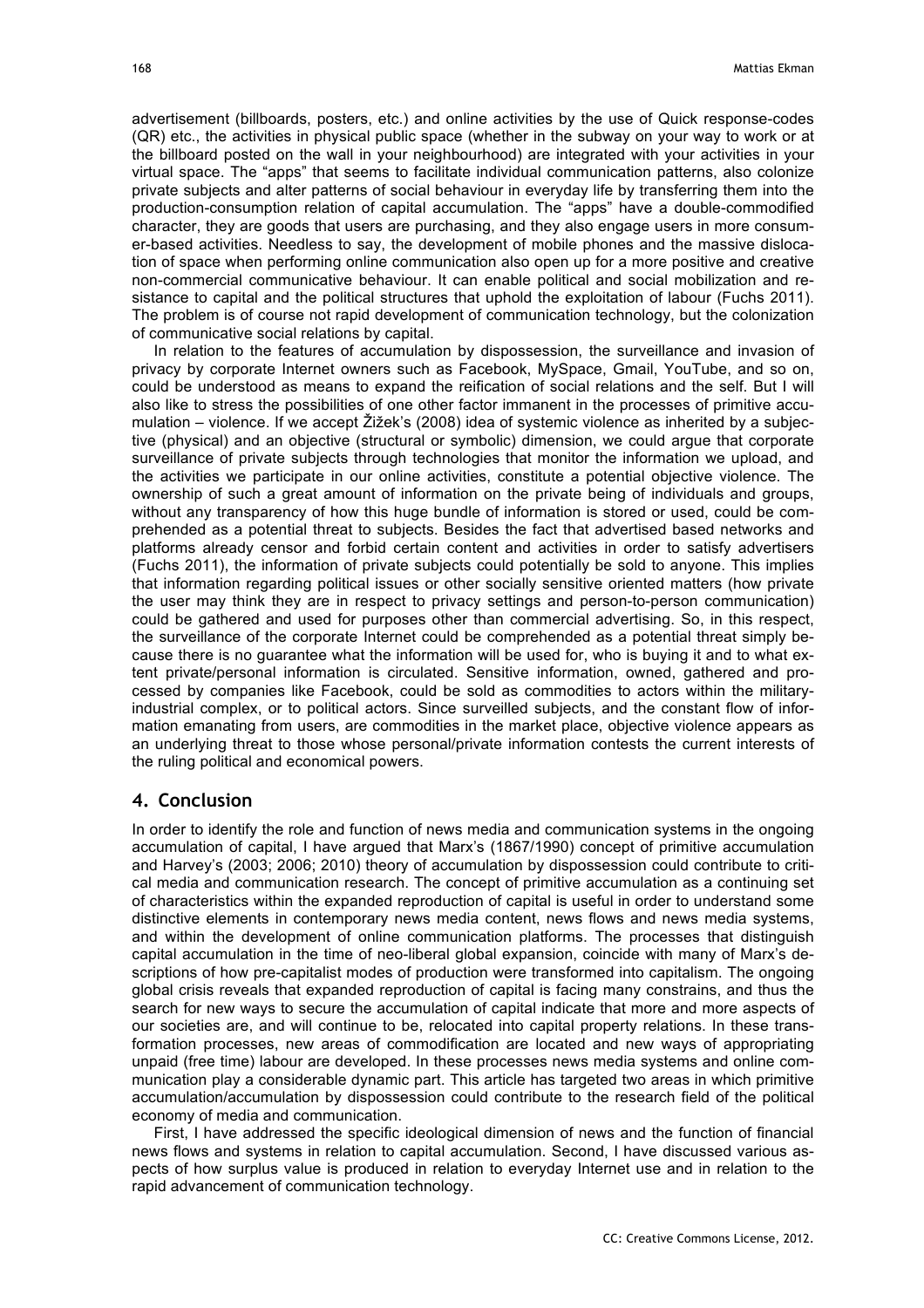The first aspect that can be summarized here is how news media facilitate the privatization of the commons, endorse the transfer of public assets into private property relations and depoliticize and delegitimize social mobilization against capital. Furthermore the article shows how news flows and news media systems coincide and interlink with financial flows and actors, thus constituting a close relationship between financial news and the finance sector. This relationship is also attached to the rapid changes within information and communication technology and the compression of time and space in capital accumulation.

The second aspect dissects the political economy of Web. 2.0 with a specific focus on how prod*users* are commodified and sold to advertisers and how the work performed by users in network platforms such as Facebook is appropriated by capital. The commodification of social media and Internet use has potentially far-reaching possibilities. The colonization of free time, the total commercialization of recreation, personal social relations and even the self, by capital, is made possible by the corporate control over the user dimension in social networks and other social media platforms. Internet surveillance, in which commercial gathering, owning and processing of private information, is one of the major assets in the circulation of capital and could be viewed as a potentially threat to users, and even a part of the objective violence constituted in capitalist exploitation.

Undeniably this article has focused on the negative aspects of how mainstream news media facilitates and reproduces the exploitation of capital, how the use of new information/communication technology become colonized by capital, and how commodification processes tend to dominate the flow of information in global media and communication systems. However, there are also several aspects of media production and communication technology that point in an opposite direction and open up for counter-hegemonic formations in a global context. The dynamic production and circulation of alternative and radical media and the ongoing struggle for a commons-based Internet are important aspects to highlight within critical media and communication research. The realm of news media production and communication technologies is never monolithic, thus it also needs to be theorized and analyzed from the perspective of emerging alternatives (cf. Fuchs 2011). After all, the seminal theory of Marx on capitalism also points out alternatives to the total exploitation of capital.

#### **References**

Almiron, Núria. 2010 *Journalism in Crisis. Corporate Media and Financialization.* New Jersey: Hampton Press. Arrighi, Giovanni. 2010. *The Long Twentieth Century.* London: Verso.

Bennett, W. L. Pickard, V. Iozzi, D. Schroeder, C. Lagos, T. and Caswell, E. 2004. Managing the public sphere: Journalistic construction of the great globalization debate. *Journal of Communication* 54: 437-455.

- Berglez, Peter. 2006. *The Materiality of Media Discourse - On Capitalism and Journalistic Modes of Writing.* Örebro: Örebro Studies in Media and Communication 4.
- Bolander, Hans. 2000a. Åtta skäl som talar för Telia. Expressens Hans Bolander: Därför kan aktien bli en vinnare. *Expressen*, May 21. 6.

Bolander, Hans. 2000b. Börsexperterna tror på klipp. *Expressen*, May 31. 6.

Bolin, Göran. 2011. *Value and the Media*. Farnham and Burlington: Ashgate.

Callinicos, Alex. 2009. *Imperialism and Global Political Economy.* London: Polity Press.

Carter, Cynthia. and Weaver, C. K. 2003. *Violence and the Media.* Buckingham and Philadelphia: Open University Press. Cottle, Simon. 2006. Mediatized conflict: developments in media and conflict studies. New York: Open University Press.

Dalarnas Tidningar. 2010. Så mycket har Teliaaktien fallit. Dalarnas Tidningar 14 June 2010. Accessed 25 February 2012. http://www.dt.se/nyheter/dalarna/1.3086140-sa-mycket-har-teliaaktien-fallit

Doyle, Aaron. 2003. *Arresting Images: Crime and Policing in Front of the Television Camera.* Toronto: Toronto University Press.

Ekman, Mattias. 2011. *The Global Justice Movement in Swedish Media: Hegemonic formations in the relation between journalism and capitalism. (English title)* Stockholm: JMK.

Facebook. 2012. Facebook CocaCola. Accessed 20 February 2012. http://www.facebook.com/cocacola

Fairclough, Norman. 2006. *Language and Globalization.* New York: Routledge.

Fraser, Matthew. 2009. Five reasons for crash blindness. *British Journalism Review 20*(4): 78-83.

Fuchs, Christian. 2009. Some reflections on Manuel Castells' book Communication Power. *tripleC – Cognition, Communication, Co-operation: Open Access Journal for a Global Sustainable Information Society* 7(1): 94-108. Accessed 27 February 2012. http://www.triple-c.at/index.php/tripleC/article/view/136/90

Fuchs, Christian. 2011. *Foundations of Critical Media and Information Studies.* New York: Routledge.

Galtung, Johan. 1990. Cultural Violence. *Journal of Peace Research.* 27(3): 291-305.

Gramsci, Antonio. 1929-35, 1971. *Selections from the Prison Notebooks.* New York: International Publishers.

Halloran, James. D. Elliot, Philip. and Murdock, Graham.1970. *Demonstrations and Communication: A Case Study.* Harmondsworth, England: Penguin Books.

Hartsock, Nancy. 2006 Globalization and Primitive Accumulation: The Contributions of David Harvey's Dialectical Marxism. In *David Harvey. A Critical Reader*. Edited by Castree, N. and Gregory, D. Malden, MA: Blackwell.

Harvey, David. 1982. 2006.*The Limits to Capital.* London: Verso.

Harvey, David. 1989. From Managerialism to Entrepreneurialism: The Tansformation of Urban Governance in Late Capitalism. *Geografiska Annaler.* 71B: 3-17.